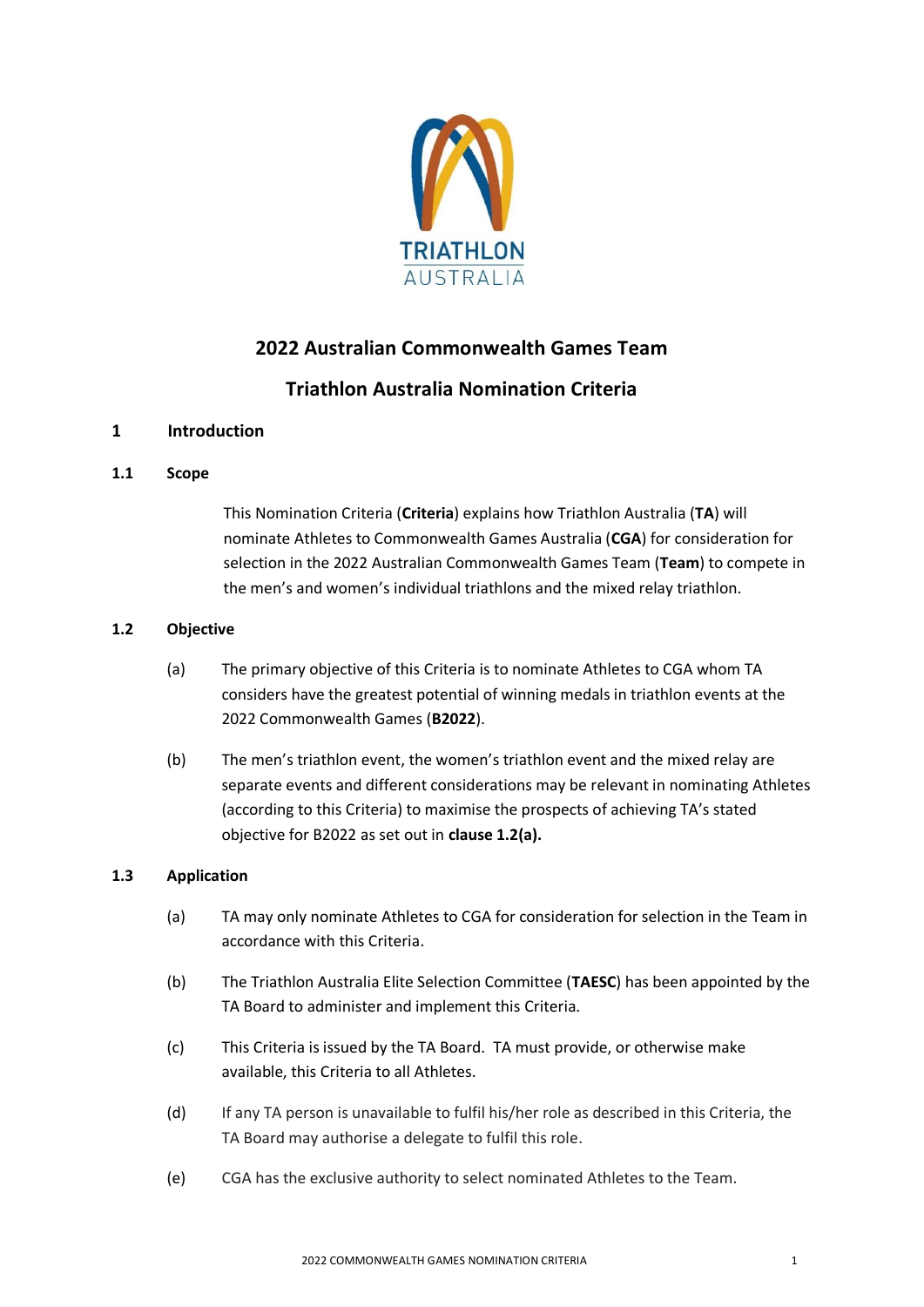- (f) Subject to this Criteria, and in particular but not only **clause 11.1**, the terms of the CGA Team Nomination and Selection By-Law (**By-Law**) are incorporated by reference into this Criteria. TA must provide, or otherwise make available, the By-Law to all Athletes.
- (g) This Criteria will take effect from the date it is released and will cease to have effect at the conclusion of the Games.
- **1.4** This Criteria applies to:
	- (a) all Athletes;
	- (b) TA; and
	- (c) CGA.

# **2 Eligibility for Nomination**

TA will not nominate an Athlete unless, as at the Nomination Date, TA is reasonably satisfied that the Athlete:

- (a) is an Australian Citizen;
- (b) is a current member of TA;
- (c) has not breached the CGA Anti-Doping By-Law unless the athlete has already been sanctioned for the breach and completed any sanction imposed;
- (d) has not by their actions or omissions brought themselves, TA, CGA or the Team into disrepute or censure;
- (e) has pre-signed the 2022 CGA Team Membership Agreement; and
- (f) if requested by the National Performance Director (NPD), agree to and sign the 2022 TA Athlete Agreement.

# **3 Long List**

- **3.1** For the purpose only of identifying prospective members of the Team, TA or CGA may maintain a Long List of Athletes.
- **3.2** For the avoidance of doubt, membership of TA or the CGA's Long List does not increase, decrease of otherwise affect an Athlete's prospects of being nominated by TA, or being selected by CGA, to the Team.

## **4 Qualification of Athlete Quota Positions**

**4.1** TA may only nominate Athletes to CGA for consideration for selection to the Team where, under CGA's open allocation process, CGA has assigned TA Athlete quota positions.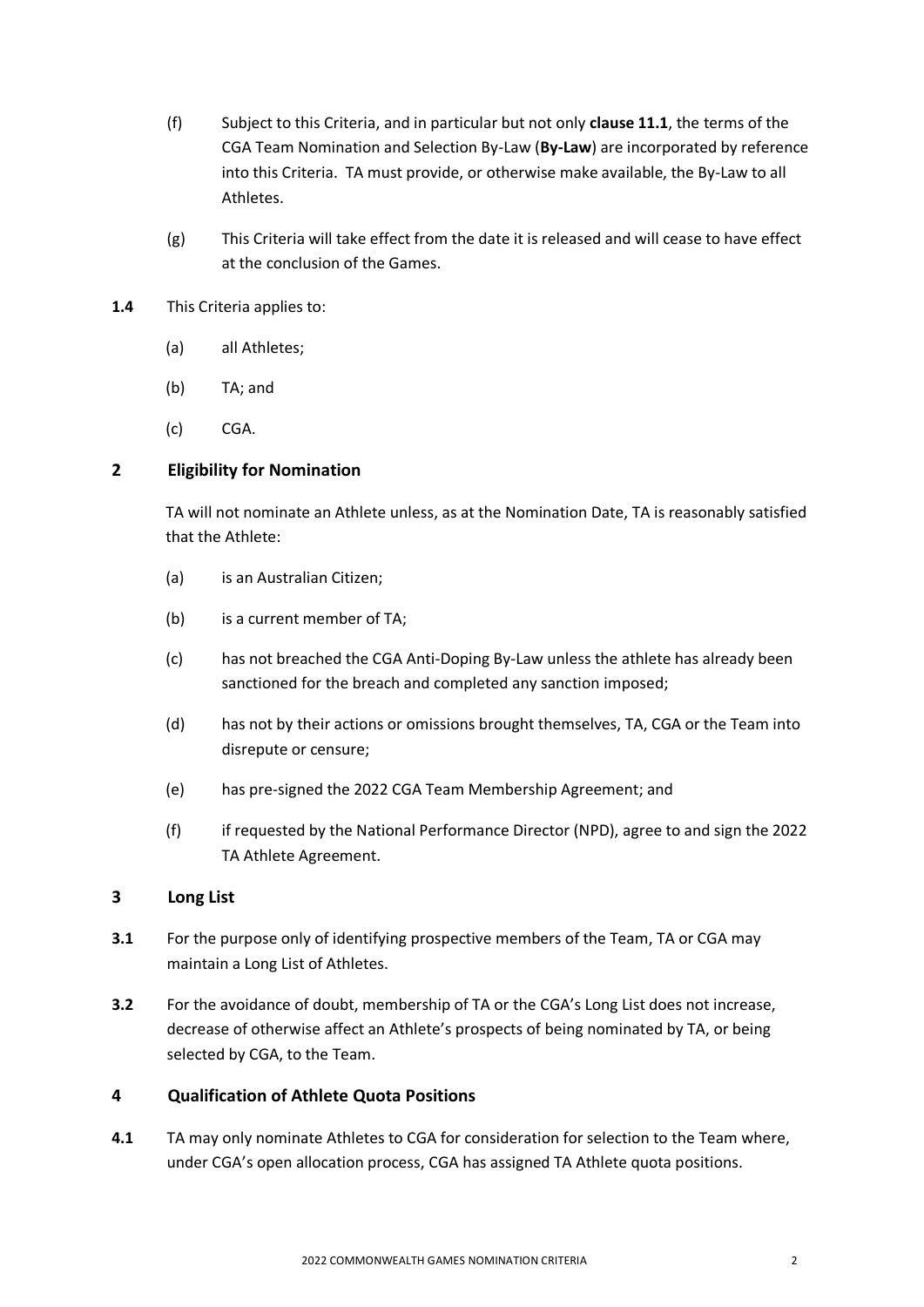- **4.2** TA may not nominate more Athletes than the number of athlete quota positions awarded to TA by CGA.
- **4.3** TA may (but is not obliged to) nominate the maximum number of Athletes that are permissible by CGA. The mixed relay team will be made up from nominated Athletes.

# **5 Nomination Criteria**

- **5.1** For the purposes of nomination to CGA for consideration for selection to the Team, Athletes may be nominated by:
	- (a) Automatic nomination; or
	- (b) Discretionary nomination.
- **5.2** An Athlete may be nominated by automatic nomination if they meet any of the following criteria:
	- (a) Win the Elite Draft Legal Sprint Distance race  $(1<sup>st</sup>$  Overall) at the 2022 Gold Coast Triathlon (3 April 2022).
		- (i) Should the Elite Draft Legal Sprint Distance race at the 2022 Gold Coast Triathlon be altered from the sprint distance swim/cycle/run format, it will be void and will not apply for the purposes of automatic nomination.
		- (ii) An assessment will be made at 30 days and 7 days from race start on viability of athletes' ability to travel in consideration of border restrictions.
		- (iii) Based on the assessment of border restrictions in place, TA reserves the right to void the race for purposes of automatic nomination.

# **OR**

- (b) Place in the top ten (10) in the 2022 WTCS Yokohama.
	- (i) If multiple Athletes meet this criteria then the automatic nomination will go to the highest finisher at 2022 WTCS – Yokohama.
	- (ii) Should the 2022 WTCS Yokohama be altered from the standard distance to the sprint distance swim/cycle/run format, it will still be used for the purposes of automatic nomination.
	- (iii) Should the 2022 WTCS Yokohama be altered from the standard distance swim/cycle/run format (other than a sprint distance race as outlined in **clause 5.b.ii**), it will be void and not apply for the purposes of automatic nomination.
- (c) If the automatic nomination race referenced in **clause 5.2(a)** is voided for the purposes of nomination, the following will apply;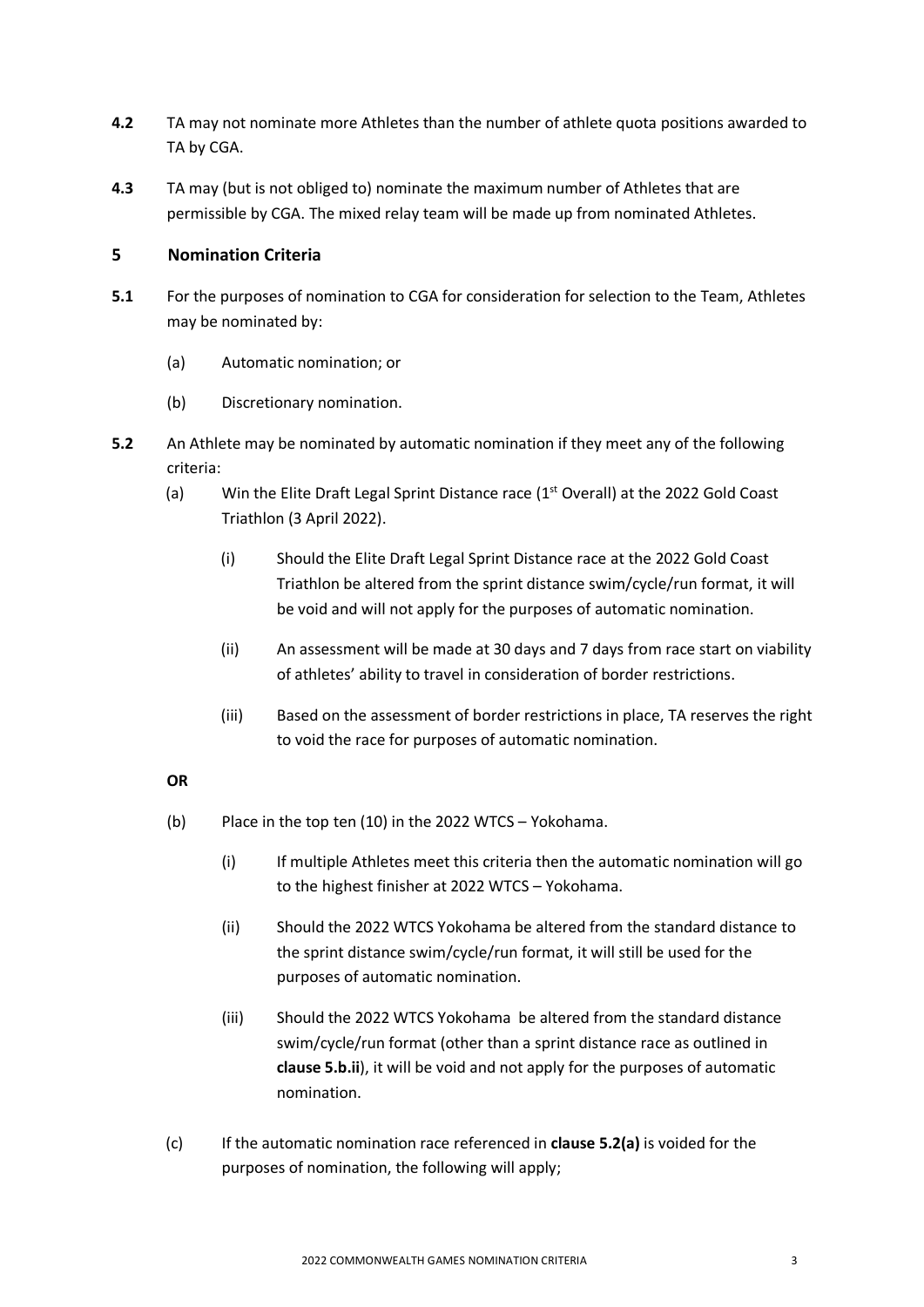- (i) The two (2) highest finishing athletes who place in the top 10 at the 2022 WTCS – Yokohama will achieve automatic nomination.
- (d) If automatic nomination is not achieved in one or both events, Athletes may be nominated via discretionary nomination under **clause 5.3.**
- **5.3** Any remaining position/s not nominated automatically, will be nominated via discretionary nomination:
	- (a) In exercising its discretion to nominate Athletes to CGA for consideration for selection to the Team, the TAESC may consider any matter or combination of matters it deems relevant in meeting the primary objective outlined in **clause 1.2** including performances in races over the duration of the TA Qualification Period**.**  This discretion is absolute and need not be exercised.

# **6 Submission of Nominations**

- **6.1** TA must notify Athletes of the Nomination Date in writing.
- **6.2** CGA may, in its absolute discretion extend the Nomination Date for any reason.
- **6.3** TA must nominate Athletes to CGA by the Nomination Date.
- **6.4** Nominations submitted to CGA must be in the form prescribed by CGA or in a form that is otherwise acceptable to CGA and include any such information that is required under the By-Law.

### **7 Reserve Athletes**

- **7.1** The TAESC may identify additional Athletes of each gender as Reserve Athletes.
- **7.2** In exercising its discretion to select Reserve Athletes, the TAESC may (in its absolute discretion) consider any relevant matter.
- **7.3** Reserve Athletes may be ranked by the TAESC and will only be chosen from among eligible Athletes.
- **7.4** Reserve Athletes will not be nominated to CGA unless they replace a selected Athlete and then only in accordance with **clauses 8 and 9**.
- **7.5** The TAESC may exercise its discretion to identify reserve Athletes under **clause 7** at any time up until the commencement of B2022.

### **8 Team Membership Conditions**

On being nominated to CGA, all nominated Athletes, including Reserve Athletes, must comply with the provisions of **clause 8** to the satisfaction of the TAESC.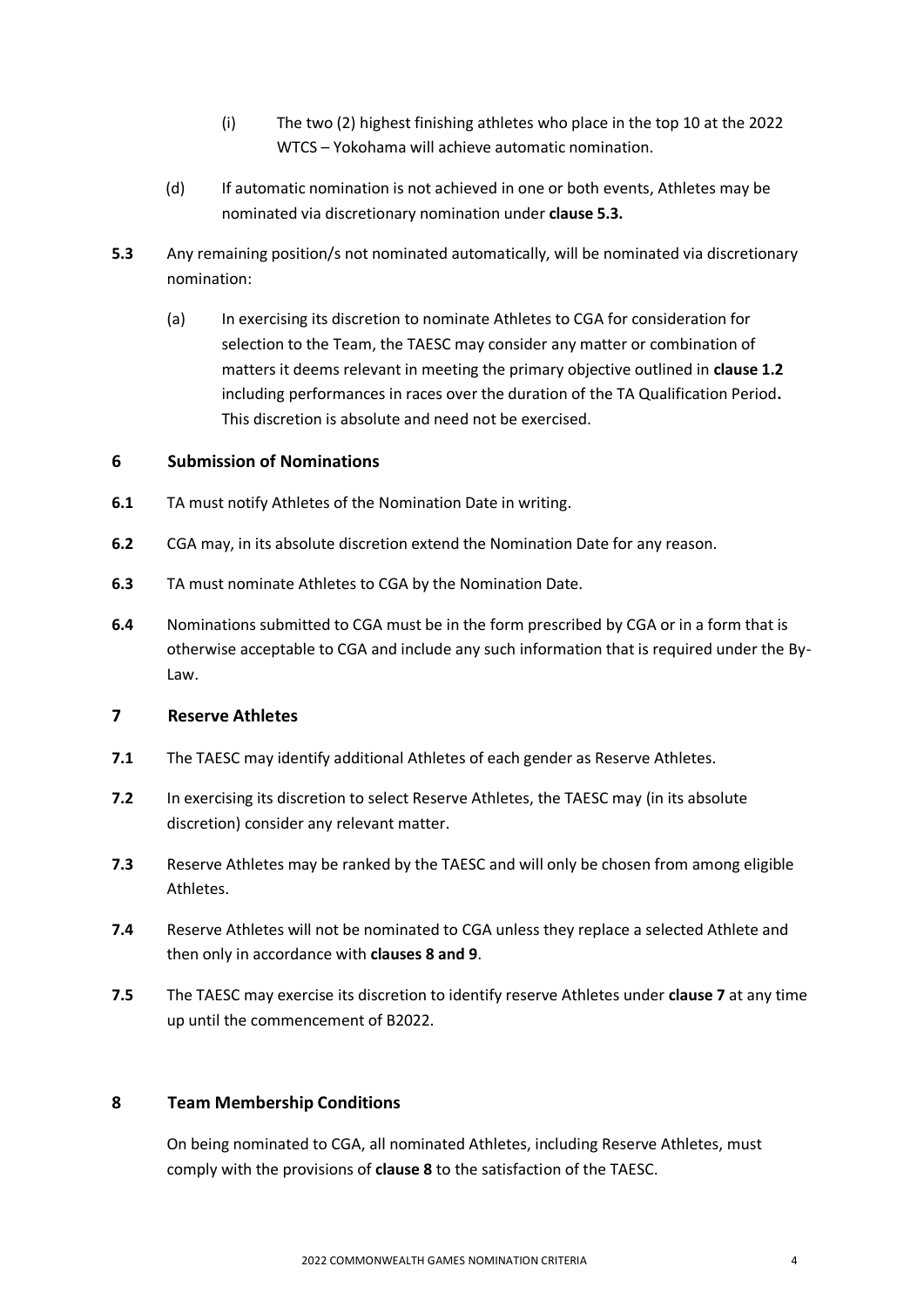#### **8.1 Fitness, Injury and Illness Monitoring**

All Athletes must submit to injury and medical assessment and examinations and fitness monitoring as follows:

- (a) on request, all Athletes must provide the name and contact details of their relevant health care professionals (general practitioner, sports medical practitioner and physiotherapist) to the NPD within 14 days of request, or such later date as agreed with the NPD;
- (b) all Athletes must immediately inform the TA Chief Medical Officer (**CMO**) of any condition, illness or injury that could impact on the Athlete's ability to perform at the level expected of the athlete if selected to compete at B2022;
- (c) all Athletes must ensure that all treatment details for injury and illness are updated in a timely manner through the TA Athlete Management System;
- (d) on request from the CMO, an Athlete must give permission to any of their nominated health care professionals to discuss and/or disclose confidential information to the CMO in relation to their health or injury status as relevant to their performance in the Games;
- (e) should the NPD or CMO suspect an Athlete may be injured or ill, the following procedure will be followed:
	- (i) the CMO can require the Athlete to undergo a medical examination to determine his or her fitness to compete. An Athlete will be assessed as injured or ill, if by competing, the Athlete risks causing medical harm to him or herself;
	- (ii) the CMO will carry out this examination or delegate another doctor to do so. If the Athlete fails the medical examination, the Athlete will be withdrawn from the list of Nominated Athletes or TA will request CGA to remove the athlete from the Team, whichever is applicable;
	- (iii) if the Athlete passes the medical examination but the NPD is of the view that an Athlete chosen for nomination may, by reason of injury or illness or other circumstances, may no longer be capable of performing at B2022 to the level at which the Athlete would be expected to perform if not affected by the illness, injury or other circumstances, that Athlete may be required to perform a fitness trial by the NPD.

The NPD will determine if an Athlete is assessed as unfit.

The Athlete acknowledges and agrees that TA is not a "health service" as defined by the *Privacy Act 1988 (Cth).* All information collected by TA under this clause will be collected, used and stored by TA in accordance with its [Privacy Policy.](http://www.triathlon.org.au/Assets/Triathlon+Australia+Digital+Assets/Triathlon+Australia+Privacy+Policy+-+July+2018.pdf)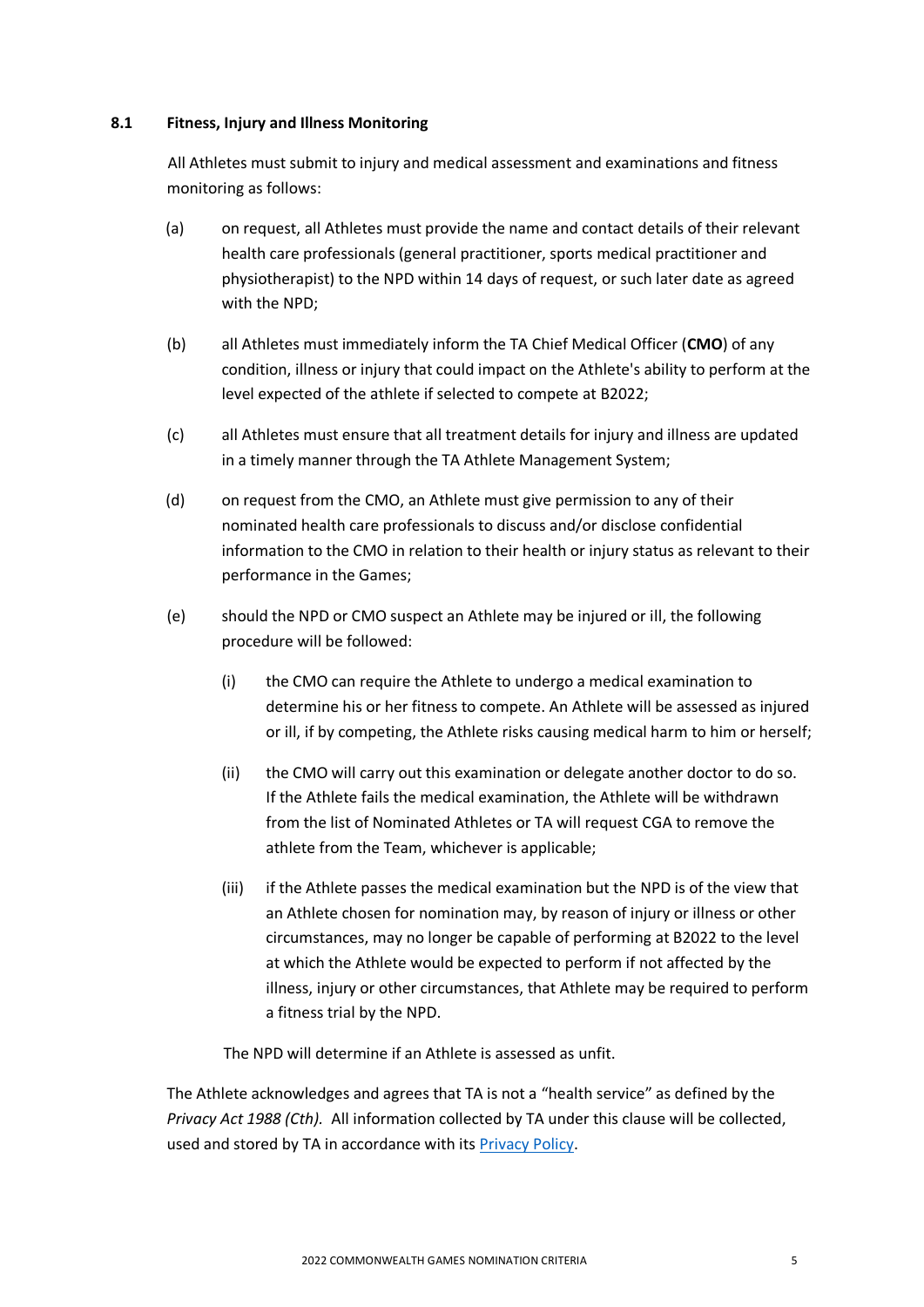### **9 Replacement of Athletes**

- **9.1** Up until two weeks prior to the start of Competition (and subject to reserve Athlete substitutions being permitted), if an Athlete does not meet either the requirements or obligations in **clause 2** or **clause 8**, TA may, on the advice of the TAESC, exclude the Athlete from the list of Nominated Athletes or request CGA to remove the athlete from the Team, whichever is applicable. One of the reserve Athletes may be nominated in place of the excluded Athlete, in accordance with this Criteria.
- **9.2** Within two weeks of the start of Competition (and subject to reserve Athlete substitutions being permitted), should any selected Athlete be unable to compete at B2022, by any reason including injury, illness, or failure to comply with the provisions in **clause 2** or **clause 8** of this Criteria, then TA may, on the advice of the NPD, a TAESC member and the TA Chief Executive Officer (**CEO**), nominate a Reserve Athlete to CGA.
- **9.3** If TA determines that an Athlete who has been selected should be replaced by a reserve Athlete then:
	- (a) the NPD, a TAESC member and the CEO may choose the Athlete to be nominated from the reserve Athletes named by operation of **clause 7**;
	- (b) TA will recommend to CGA that the Athlete should be replaced;
	- (c) if CGA (or during the period of Games, the CGA Chef de Mission) agree that the selected Athlete should be replaced then:
		- (i) TA may nominate a reserve Athlete for selection; and
		- (ii) CGA (or during the period of the Games, the CGA Chef de Mission) may in its absolute discretion select that nominated reserve Athlete. In exercising its discretion, CGA will be subject to any conditions that apply in relation to entry for the Games.

### **10 Mixed Relay Selection**

- **10.1** Any Athlete nominated under this Criteria must make themselves and be available to compete in the mixed relay if required.
- **10.2** Final selection and naming of the mixed relay team will occur in accordance with the appropriate WT rules but will be selected from Athletes already nominated to CGA.
- **10.3** Selection will be at the absolute discretion of the NPD.
- **10.4** Athletes do not have a right of appeal for non-selections for the mixed relay team.

### **11 Appeals**

**11.1** Any nomination and selection appeals will be conducted in accordance with Schedule 1 or Schedule 2 of the [By-Law.](https://commonwealthgames.com.au/wp-content/uploads/Team-Nomination-Selection-Appeals-By-Laws-VACCINATION.pdf)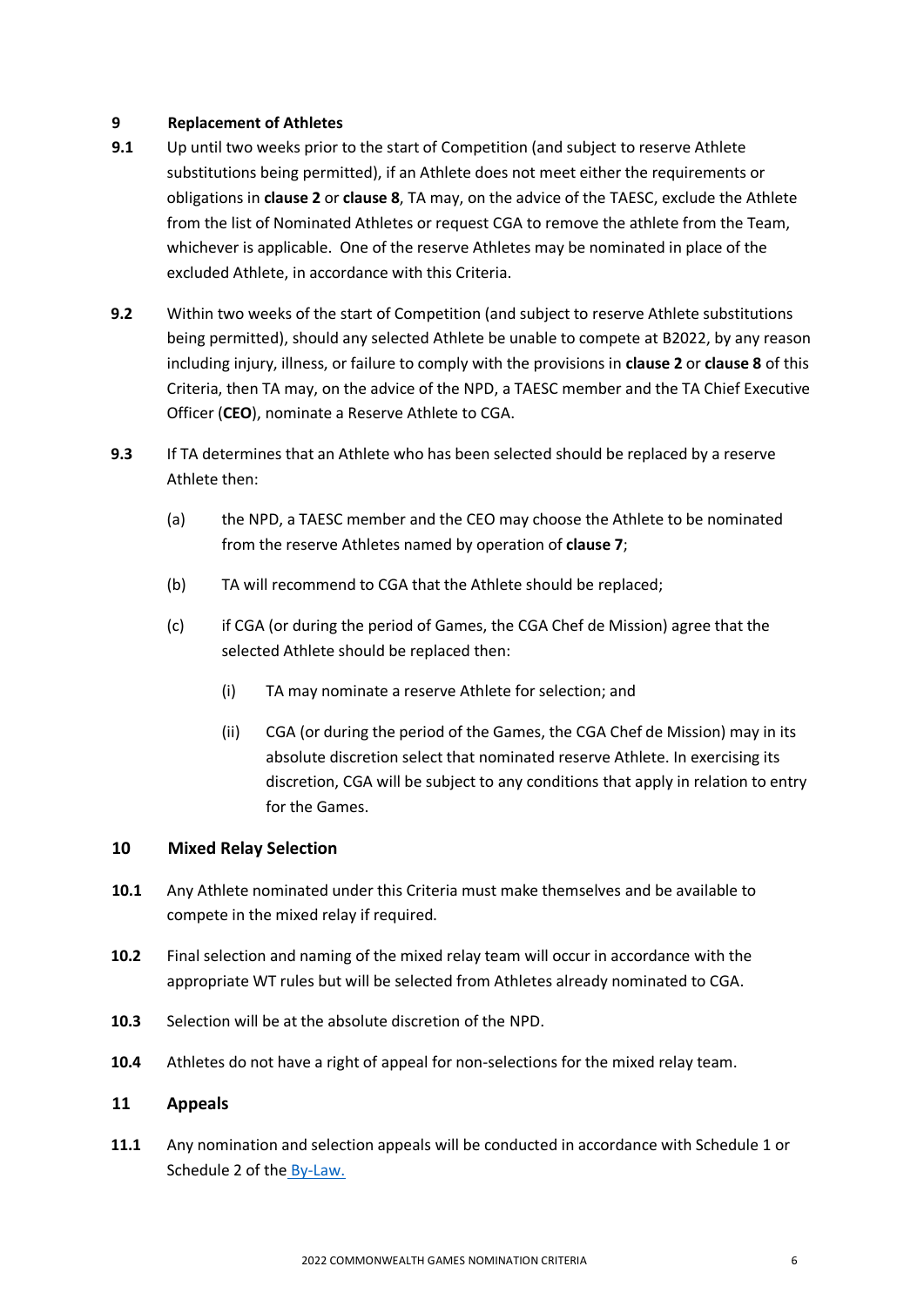#### **11.2 Important Dates**

| Date                                         | <b>Milestone</b>                                                               |
|----------------------------------------------|--------------------------------------------------------------------------------|
| 1 May 2021 - 14 May 2022                     | TA Qualification Period                                                        |
| 17 May 2022 (5:00pm AEST) (no<br>later than) | TA to notify athletes of nomination status (i.e.<br>successful/non-successful) |
| 20 May 2022 (5:00pm AEST)                    | <b>CGA Nomination Date</b>                                                     |
| 29 July 2022                                 | Men's Commonwealth Games Triathlon                                             |
| 29 July 2022                                 | Women's Commonwealth Games Triathlon                                           |
| 31 July 2022                                 | Mixed Relay Commonwealth Games Triathlon                                       |

## **12 Amendments**

This Criteria may be amended at any time by TA, with the approval from CGA, if TA is of the opinion that such an amendment is necessary as a result of any change in WT and/or B2022 guidelines, or to give effect to the Criteria following discovery of a drafting error or oversight, or for any other reason determined to be in the best interests of TA by TA. TA is, and shall not be, responsible or liable in any way to any one as a result of any such amendment. Any amended Criteria will be distributed by TA by email to all eligible Athletes and/or posted on the TA website.

## **13 Governing Law**

This Criteria is governed by the laws of the State of New South Wales.

# **14 Policy Enquiries**

It is the athlete's responsibility to read and understand this Policy (and other supporting documents and/or policies).For further clarification relating to this policy, queries should be directed to the Chair of the TAESC.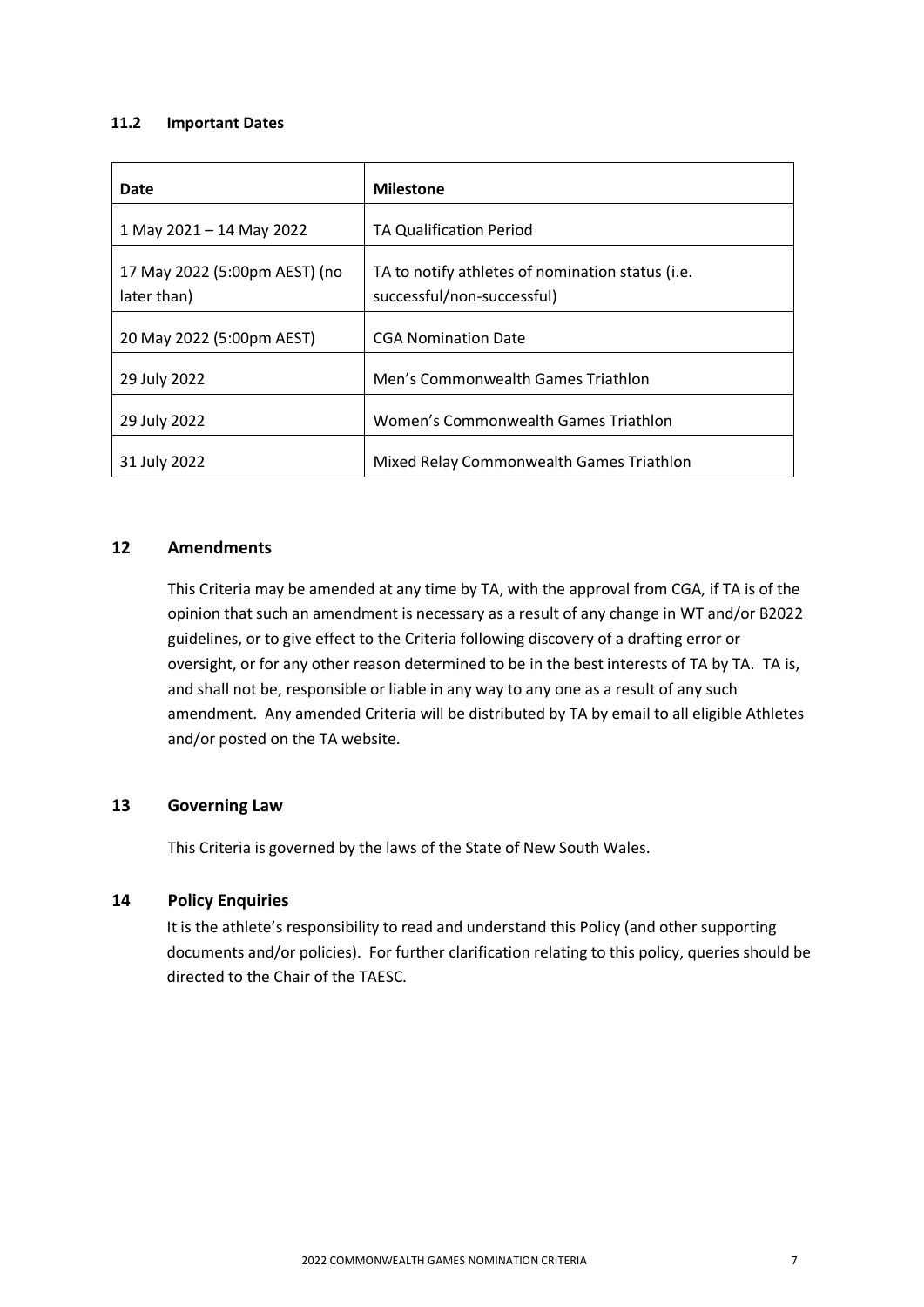### **15 Definitions**

Unless otherwise defined below, capitalised terms in this Nomination Criteria have the meaning given to them in the By-Law, certain of which have been reproduced below for the sake of convenience:

- **15.1** *Athlete* means a person who:
	- (a) Participates in the Sport; and
	- (b) Is recognised by TA or CGA as eligible for nomination to CGA for selection to the Team under this Criteria.
- **15.2** *CGA* means Commonwealth Games Australia.
- **15.3** *CGF* means Commonwealth Games Federation.
- **15.4** *Games* or *B2022* means the Commonwealth Games to be held in Birmingham, England from 28 July 2022 to 8 August 2022.
- **15.5** *International Federation* means World Triathlon (WT).
- **15.6** *National Federation* means Triathlon Australia (TA).
- **15.7** *Nomination* means Athletes nominated to CGA for ratification by CGA and final selection to the Team.
- **15.8** *Nomination Date* means 20 May 2022.
- **15.9** *NPD* means the TA National Performance Director, or their nominated delegate.
- **15.10** *Qualification System* means the eligibility, participation and qualification criteria for the Sport in respect of B2022 issued by CGF and actioned by CGA.
- **15.11** *Quota Positions* means the number of Athletes permitted under the CGA Open Allocation Process.
- **15.12** *Selection* describes the process by which the TAESC may consider the performance of an Athlete and determine whether the Athlete meets the objective of this Criteria.
- **15.13** *Sport* means Triathlon.
- **15.14** *TA Qualification Period* means 1 May 2021 to 14 May 2022 (inclusive).
- **15.15** *TAESC* means the Triathlon Australia Elite Selection Committee. This committee has been appointed by the TA Board, to administer and implement this Criteria. The names of each of the members of the TAESC will be published on the TA website.
- **15.16** *Team* means the team of Athletes and officials selected by CGA to participate in the Sport at the Games.